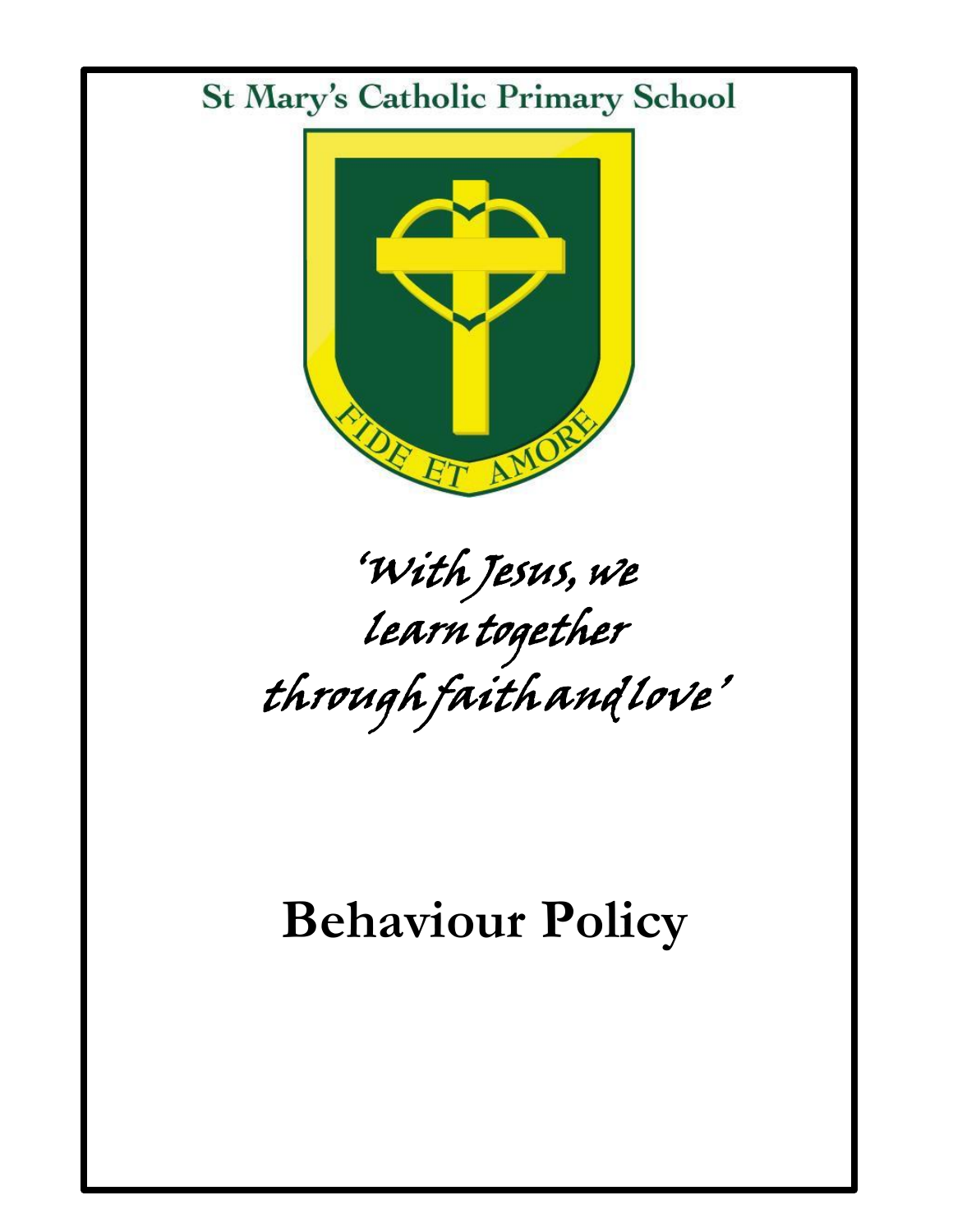We seek to create an environment that truly reflects the teaching of Christ, laying the foundations for a living faith, according to our Catholic tradition. We encourage an atmosphere in which each individual is treated with understanding and respect and is helped to develop his/her full potential and thus grow within a happy, disciplined and secure environment. We acknowledge the partnership that is needed between parents, staff and children for this policy to succeed.

**Aims** (What skills, knowledge and understand the subject provides):

It is our aim that each child should develop moral values and a code of behaviour based upon Christ's teaching and example. We believe that children should be treated fairly, consistently and with their individual needs accounted for, therefore being made to feel valued within the school.

All staff are involved in rewarding positive, and modifying undesirable behaviour to foster an environment conducive to good behaviour and high expectations. Staff will clearly communicate to the pupils that it is the behaviour that is unacceptable and continue to show respect to individuals.

We are a caring community, whose values are built on mutual trust and respect for all. The school behaviour policy is therefore designed to support the way in which all members of the school can live and work together in a supportive way. It aims to promote an environment where everyone feels happy, safe and secure.

The school has a number of school rules, but the primary aim of the behaviour policy is not a system to enforce rules. It is a means of promoting good relationships, so that people can work together with the common purpose of helping everyone to learn.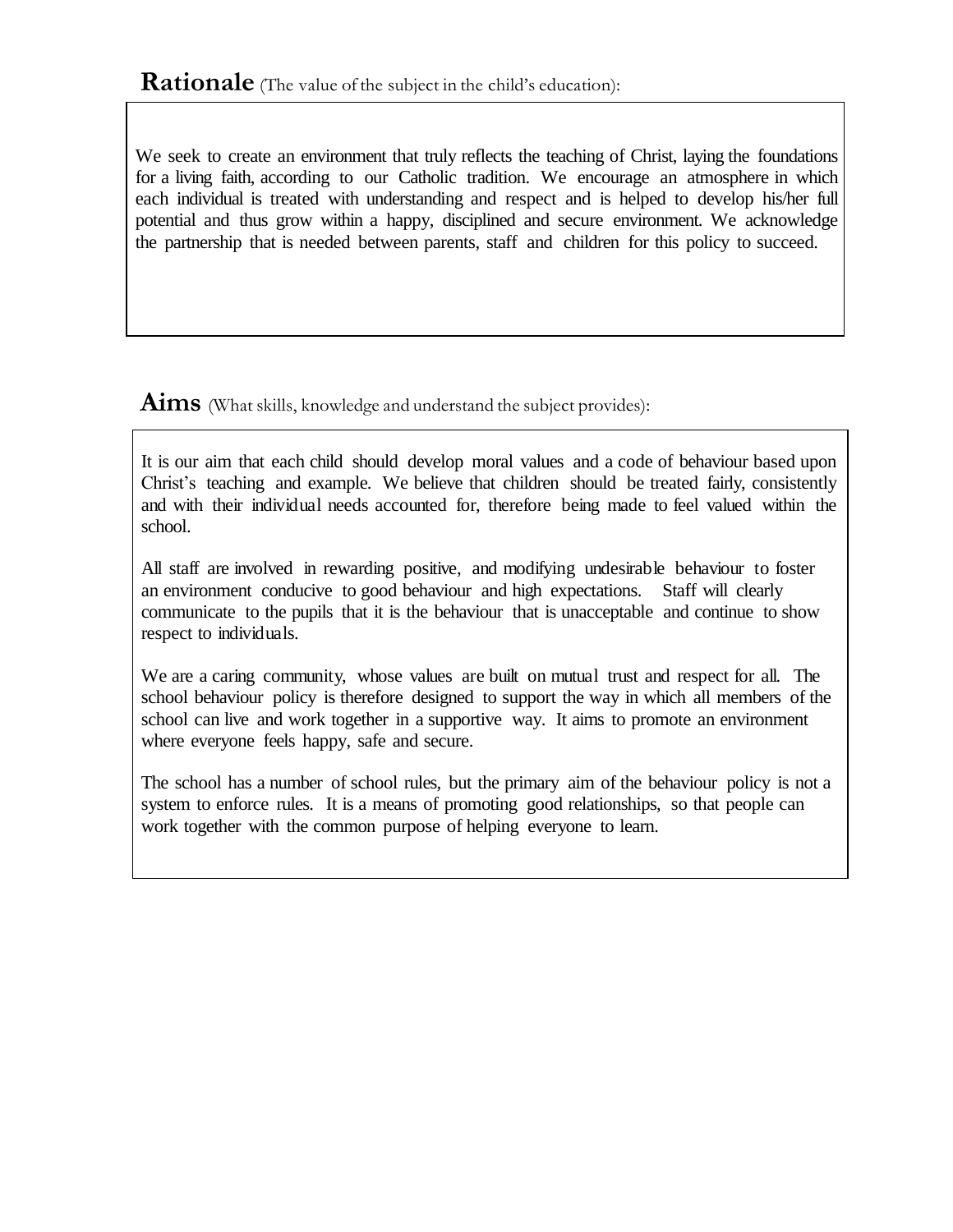## **Organisation**

#### **Responsibilities of Staff**

As stated in the aims above, it is important that staff attempt to behave professionally within school at all times, as this will have a positive effect on the children's actions. This implies that we should:

- Promote good behaviour by an emphasis on work, polite behaviour and by using a consistent system of rewards and sanctions.
- To work in partnership with parents/carers. We realise that families' knowledge of their children is invaluable so try to keep families as well informed as possible. We will always try to listen to and to respond to concerns expressed by pupils, parents/carers and governors.
- Treat all parents/carers/visitors and each other with courtesy and respect and model polite behaviour within our school.
- Remain calm and controlled when dealing with incidents and to focus on the unacceptable behaviour, not the child – to avoid labelling and the child getting the feeling of being 'picked on'.
- It is the responsibility of the class teacher to ensure that the school rules are enforced in their class and that their class behaves in a responsible manner during lesson time and when moving around the building.
- Treat each child fairly and enforce the classroom  $/$  school code consistently. The staff should treat all children with respect and understanding.

#### **Classroom Procedures**

- All members of staff are encouraged to adopt a positive approach to behaviour management.
- All classrooms should be calm, quiet working environments in which everyone is treated equally and with respect.
- Children will be actively taught the school and class 'codes of conduct' and procedures through assemblies and teacher lead-class discussions.
- Individual teachers come up with their own class rules as appropriate to the age of the children they are teaching. The children are encouraged to contribute to the class rules.
- Rules will be displayed clearly in all classrooms.
- Expected behaviours must be explicitly explained or demonstrated.
- □ Praise should be given once a child demonstrates the expected behaviour.
- A range of strategies to encourage appropriate behaviour should be used, before sanctions are applied:
	- 1. Praising children who are behaving appropriately
	- 2. Moving next to the targeted child
	- 3. Making eye contact with the child
	- 4. Pausing/waiting for complicity
	- 5. Asking the child a question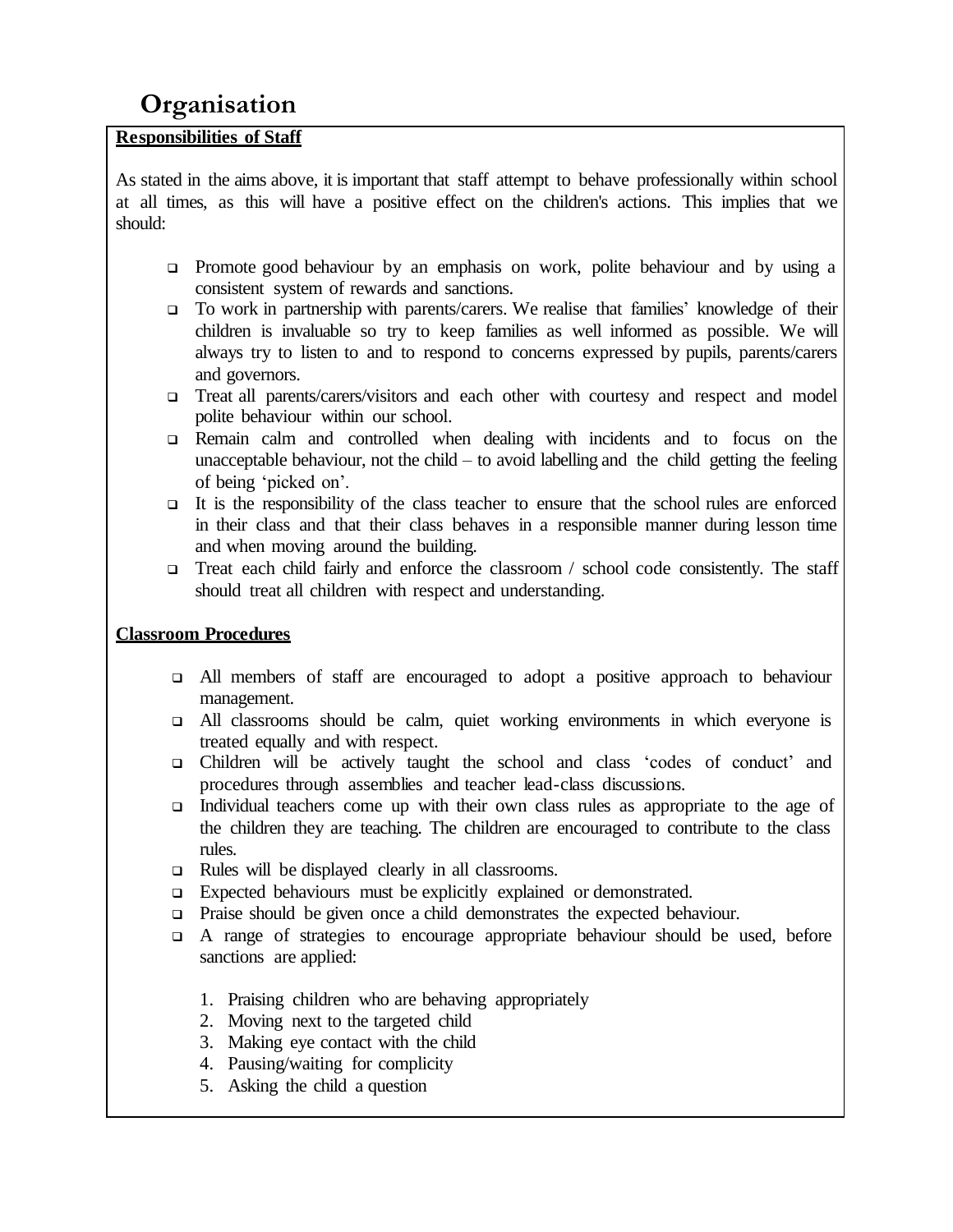## **Rewards**

Children will be taught that there are positive consequences for keeping school rules and that there will be negative consequences for breaking them. Rewards of all kinds are encouraged. We believe that rewards have a motivational role, helping children to see that good behaviour is valued.

#### **Children are praised and rewarded whenever possible in a variety of ways:**

The commonest reward is praise, informal and formal, public and private, to individuals and groups. It is earned by the maintenance of good standards as well as by particularly noteworthy achievements. Rates of praise for behaviour should be as high as for work. Children will be taught that there are positive consequences for keeping school rules and that there will be negative consequences for breaking them. Individual teachers reward children and praise good work and behaviour through; verbal praise, positive comments on work, celebration of good work through display.

A reward assembly is held every Friday Morning and led by the head teacher or a member of the SMT. This is a time where certificates and specific achievements are celebrated by the whole school. These cover a range of achievements such as good work, helpfulness, trying hard and being a good friend.

#### **House Points**

We have a House Points system which is based upon a daily policy of awarding merits. When the children enter Year 1, they are allocated to one of three Houses; St. Thomas (red), St. Bernadette (blue) and St. Francis (green). Through their own endeavours they can then earn house points for their team. House points are awarded for good work, effort, achievement and exemplary behaviour.

We encourage not only class teachers to award house points but also all staff in school, including T.As, mid day supervisors, admin staff and caretaker. During our reward assembly every Friday, the captains from the Houses announce the House and names of pupils- with the highest total of points for week. The rest of the school applauds all the members of the winning house. At the end of the year a shield is presented to the house with the most points.

A Star of the Week certificate is awarded for attitude, behaviour, outstanding achievement or for following the school mission statement; to a pupil in each class each week. Individual teachers keep a record of the pupils who are awarded, to ensure all children receive certificates and that they are not always receiving awards for the same reasons.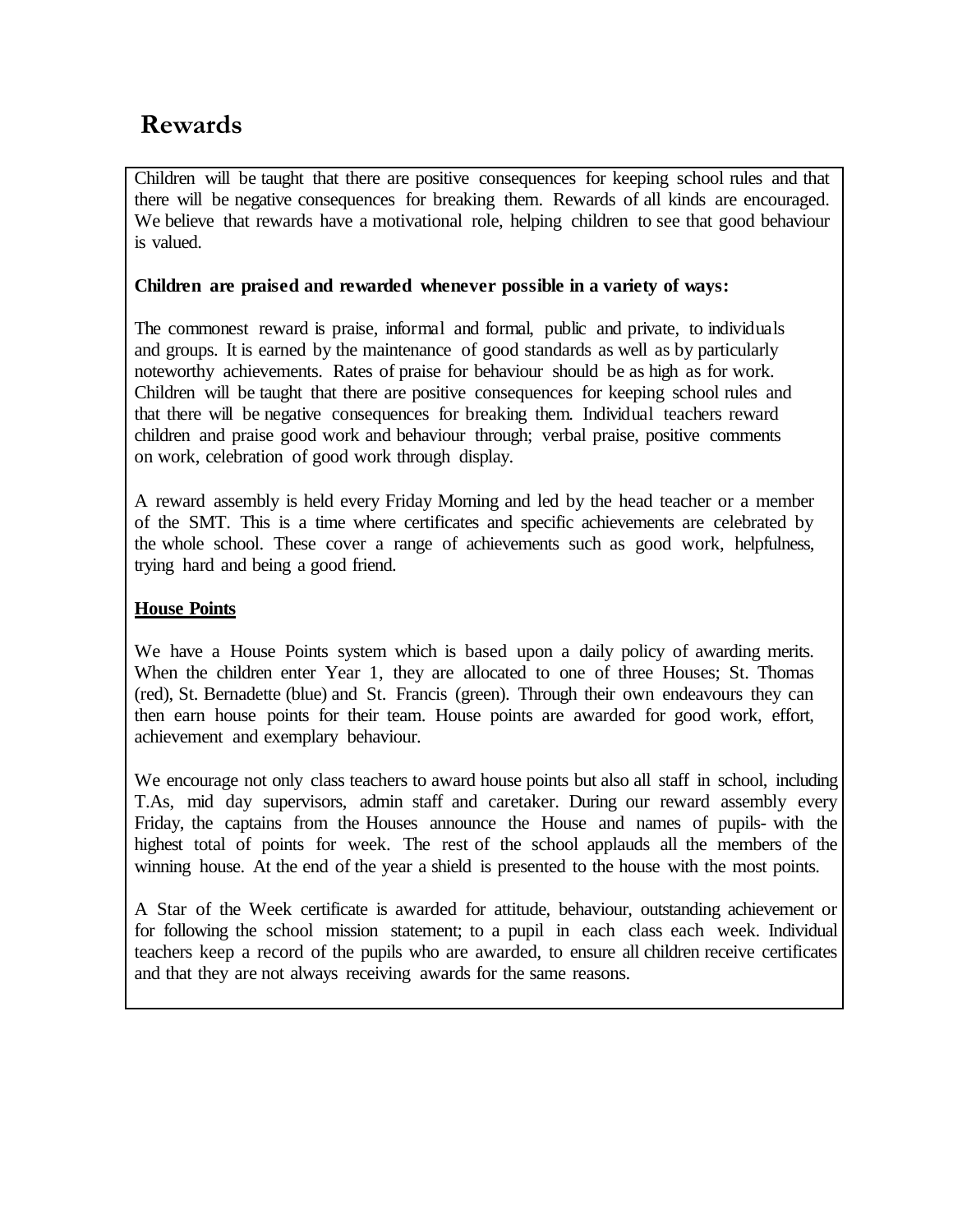#### **Best Line**

Best line tokens are given to the best line on the Key Stage One and Key Stage Two playground at the end of each play time. When a class has ten tokens they can earn extra play.

#### **Lunchtime Awards**

The mid-day meal supervisors and staff who work in the kitchen also give the children stickers for good lunchtime behaviour, manners or for being helpful.

The mid-day supervisors also award weekly certificates to a child in each class who have shown good behaviour, manners or for being helpful. Thisis also recorded to ensure that different children have the opportunity to receive this award.

#### **Teaching assistant awards**

Each teaching assistant gives one child a week with a certificate. This child can be a child they work with in the class where they are generally based or a child they have observed being well behaved or helpful around the school.

#### **Red Letter Award**

One child is presented with a certificate in the school and an award for either their helpfulness or attitude towards others. This is presented on Fridays Assembly by Mrs Taberer

#### **Good Work certificates**

One child from each class gets a good work certificate from their teacher. It may be work from any aspect of the curriculum.

A special head teacher's award can also be given for a particular achievement or act of responsibility or kindness.

## **Right and Wrong Choices**

From Early Years to Year Six All staff use the same language when talking about behaviour. All staff talk about making **right choices** and **wrong choices** to ensure a consistent approach across the school and also to ensure we are addressing the behaviour choice a child makes.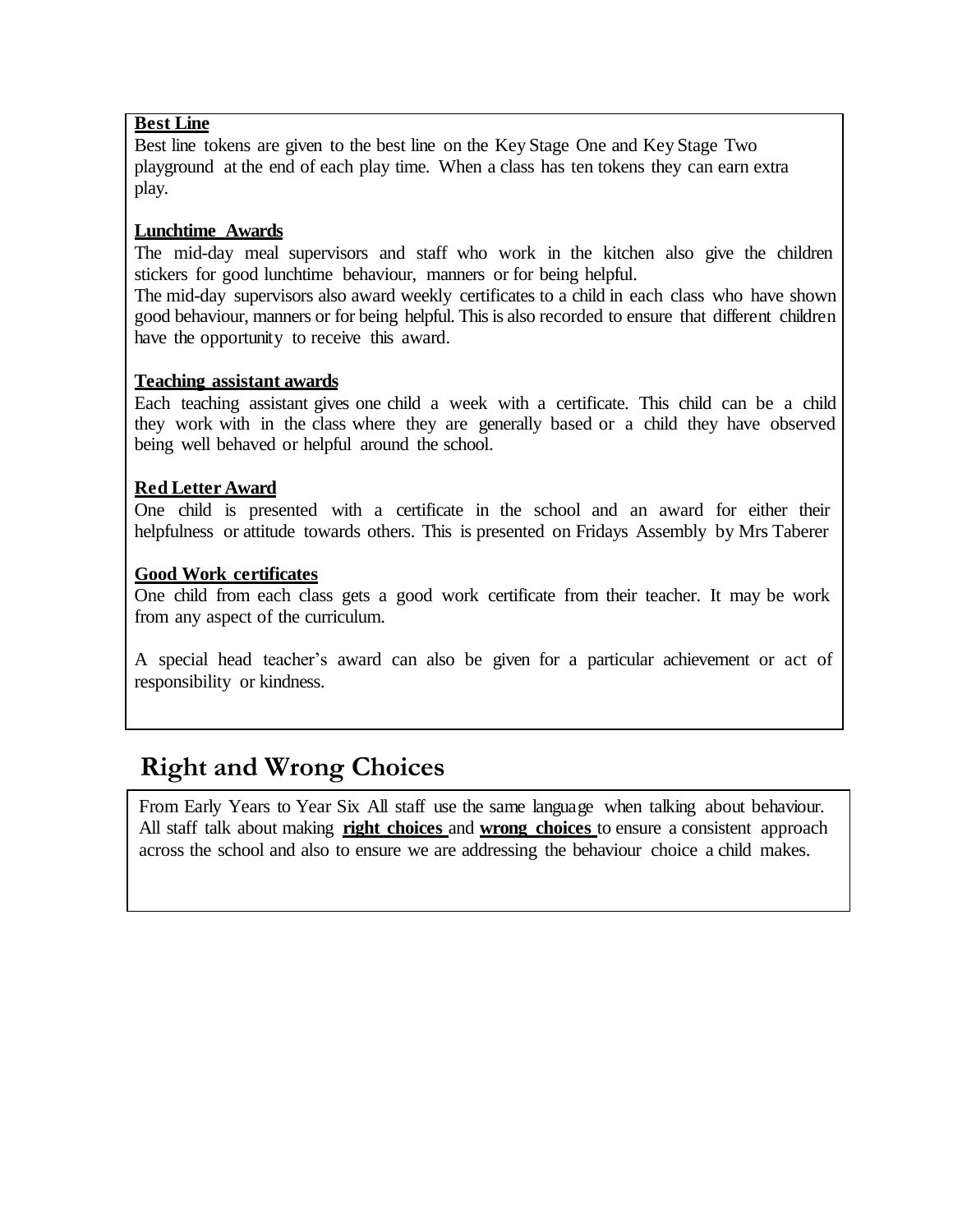All classes follow a traffic light system for behaviour and children know the consequences of not making the right choices. All staff in the school follow the same system to ensure fairness and consistency across the school. The children are reminded of the consequences of not making the right choices and they are displayed in each classroom. All classes have a traffic light displayed in their room and when a child is put on a colour of a traffic light they attach a peg with their name on it to the colour. The traffic light can be used to escalate consequences up to red and also allows a child to move down the traffic light by making right choices. When a child is on red of the traffic light the behaviour is recorded

Please see attached Appendix A. explaining the consequences and traffic light system. Also attached is a sample recording sheet that is kept in each classes Consequences Book.

Suspension or even exclusion from school is the ultimate sanctions in the chain of disciplinary measures. These measures would be considered in serious cases such as extreme violence, major bullying incidents, severe destructive behaviour or a child swearing at or hitting a teacher. (Please see Exclusion Policy)

The initial decision to suspend a child can only be taken by the Head teacher. The parents of the pupil are informed in writing of the suspension, its length and the reason for it. They are also told of their right to appeal to the Governors. The Chair of Governors and the LA (Local Authority) are also informed. (Please see exclusion Policy)

It is acknowledged by the school that many children may have particular emotional, social, medical or learning difficulties which may, on occasion, contribute to them displaying challenging behaviour. In such cases, the school aims to work with parents and other professionals to ascertain the problem, attempt to understand it, and put together targets for improvement and ways of achieving these targets. The Inclusion Co-ordinator and class teacher may do this during regular discussions. For children with special educational needs reasonable adjustments to policies and practices may be made to accommodate pupils to support them with their needs and to avoid the necessity for exclusion as far as possible, although exclusion may be justified if there is a material and substantial reason for it.

The Inclusion Coordinator may decide to inform outside agencies such as the educational psychologist.

In some instances calling a network meeting, which is attended by multi-professionals can offer positive and practical support and guidance for the pupil, parents and school.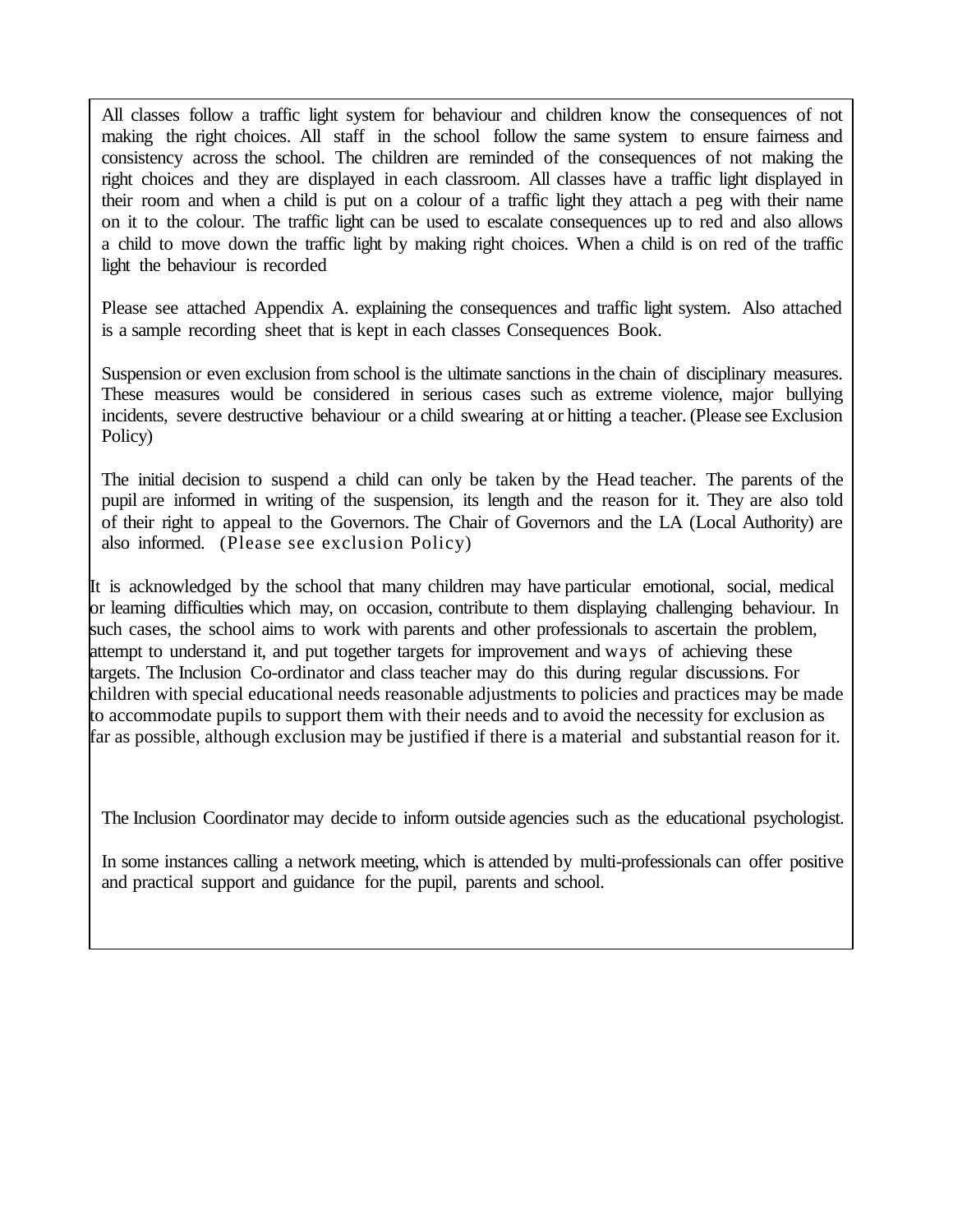### **Communication and Parental Partnership**

We give high priority to clear communication within the school and to a positive partnership with parents, since these are crucial in promoting and maintaining high standards of behaviour. A positive partnership with parents is crucial to building trust and developing a common approach to behaviour expectations and strategies for dealing with problems.

Parental participation in many aspects of school life is encouraged. This participation assists the developmentof positive relationships in which parents are more likely to be responsive if the school requires their support in dealing with difficult issues of unacceptable behaviour. Where behaviour is causing concern parents will be informed at an early stage, and given an opportunity to discuss the situation. Parental support will be sought in devising a plan of action within this policy, and further disciplinary action will be discussed with the parents

Where the behaviour of a child is giving cause for concern it is important that all those working with the child in school are aware of those concerns, and of the steps which are being taken in response. The key professional in this process of communication is the class teacher who has the initial responsibility for the child's welfare. Early warning of concerns should be communicated to the Head teacher so that strategies can be discussed and agreed before more formal steps are required.